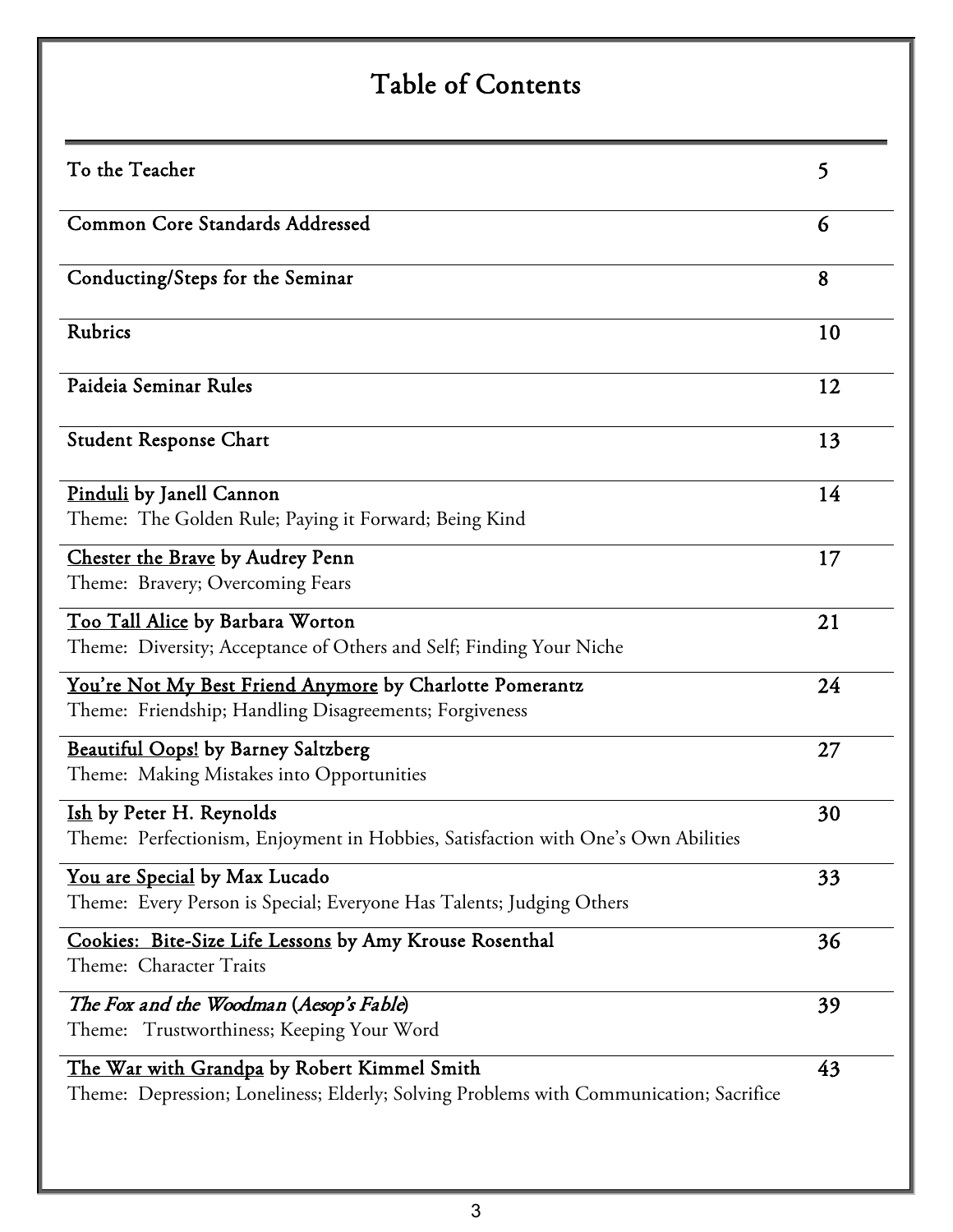| The Gift of the Magi by O. Henry<br>Theme: Sacrifice; True Gift-Giving; Love    | 47 |
|---------------------------------------------------------------------------------|----|
| Always and Forever by Alan Durant                                               | 52 |
| Theme: Death; Life after a Loved-One Dies; Coping with Death                    |    |
| The Popcorn Dragon by Jane Thayer                                               | 55 |
| Theme: Boasting; Friendship; Jealousy; Sharing Talent Instead of Showing It Off |    |
| The Giving Tree by Shel Silverstein                                             | 59 |
| Theme: Giving; Sacrifice; Relationships; Aging; Changes over Time; Selfishness  |    |
| <u>Just Juice</u> by Karen Hesse                                                | 62 |
| Theme: Family; Importance of Education; Poverty                                 |    |
| The Miller, His Son, and Their Donkey (Aesop's Fables)                          | 65 |
| Theme: Making your own Decisions; Pleasing Others                               |    |
| Not a Box by Antoinette Portis                                                  | 69 |
| Theme: Thinking Divergently                                                     |    |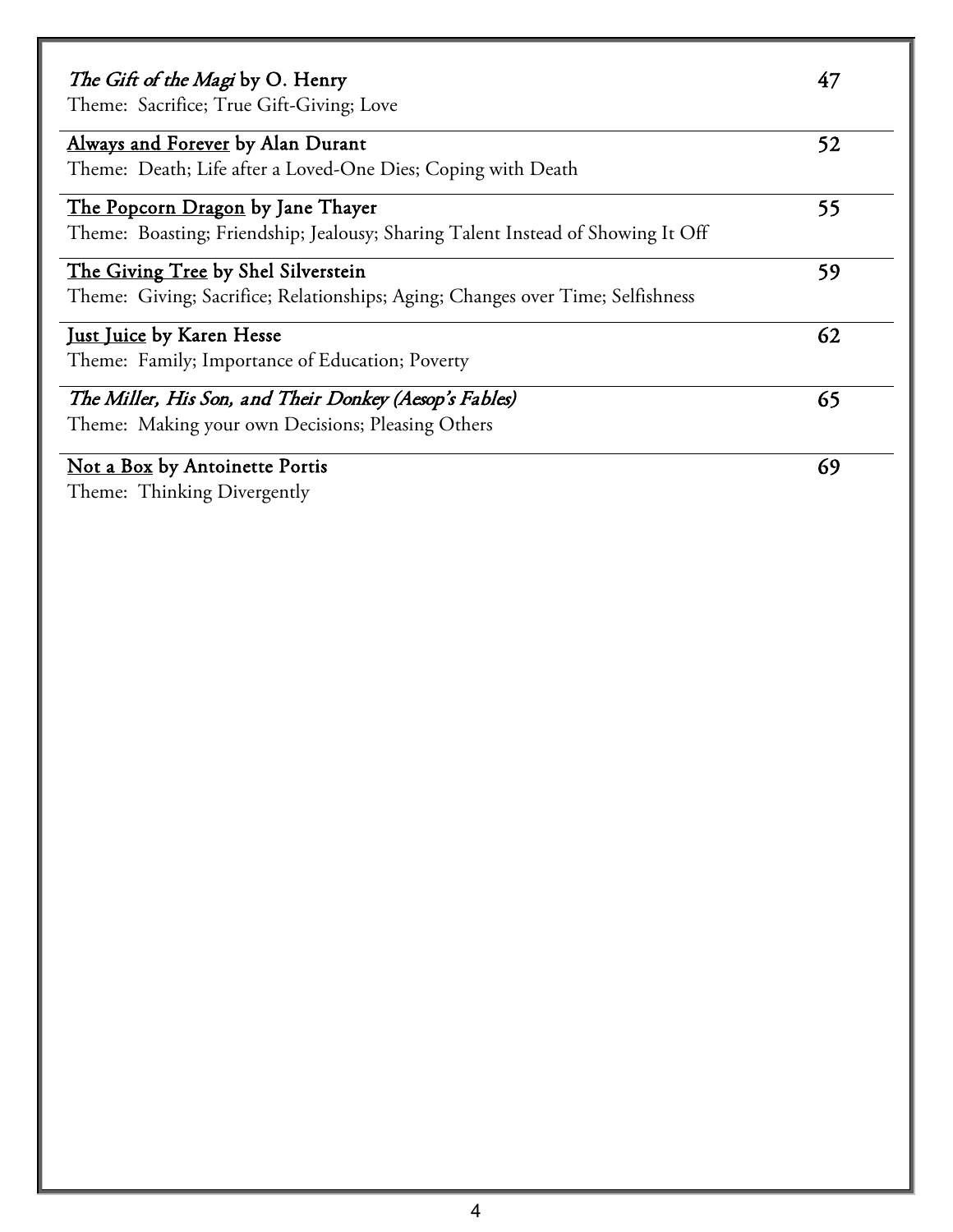### To the Teacher

Paideia Seminars or discussion seminars are wonderful strategies to get students thinking about a particular subject, article, idea, or book in a deep and meaningful way. This type of instruction prepares students for the  $21<sup>st</sup>$  century by facilitating the development of communication skills, critical thinking skills, collaboration, and problem-solving. You can research Paideia Seminars on the web to learn more, but in this book, I have written about how I approach seminars in my own classroom with elementary students. Paideia Seminars are not at all intimidating to facilitate, and once you have done one or two, you will be hooked. Students begin to open up and share deep thoughts and ideas spawned from a particular subject or reading selection and by listening to their peers' ideas. Students may agree or disagree with their peers, but they learn to do both respectfully and with much thought. Students are given an opportunity to answer pre-seminar questions to get them thinking about the material. Then in the actual seminar, students are asked some of the same questions that they have previously reflected upon, but other questions are also asked to see how well they have connected the different themes, lessons, morals, characterization, and big ideas from the material. Students are asked to support their answers with details from the material, to make connections to other texts or real-world experiences, and to fully explain their answers. I use rubrics to grade my students on how thoroughly they participated in the seminar. Not only will you be hooked after facilitating these seminars, but your students will enjoy them as well!

I am not assigning a particular grade level to any of the seminars because different groups of children in varying grade levels may be able to handle the content and questioning of each seminar. However, read the books or stories first to see if your students will be able to handle the material. For example, *The Gift of the Magi* by O. Henry is chockfull of higher level vocabulary, so I use that story with my gifted 4th graders midyear right before the holidays, but this story could be used beyond elementary school.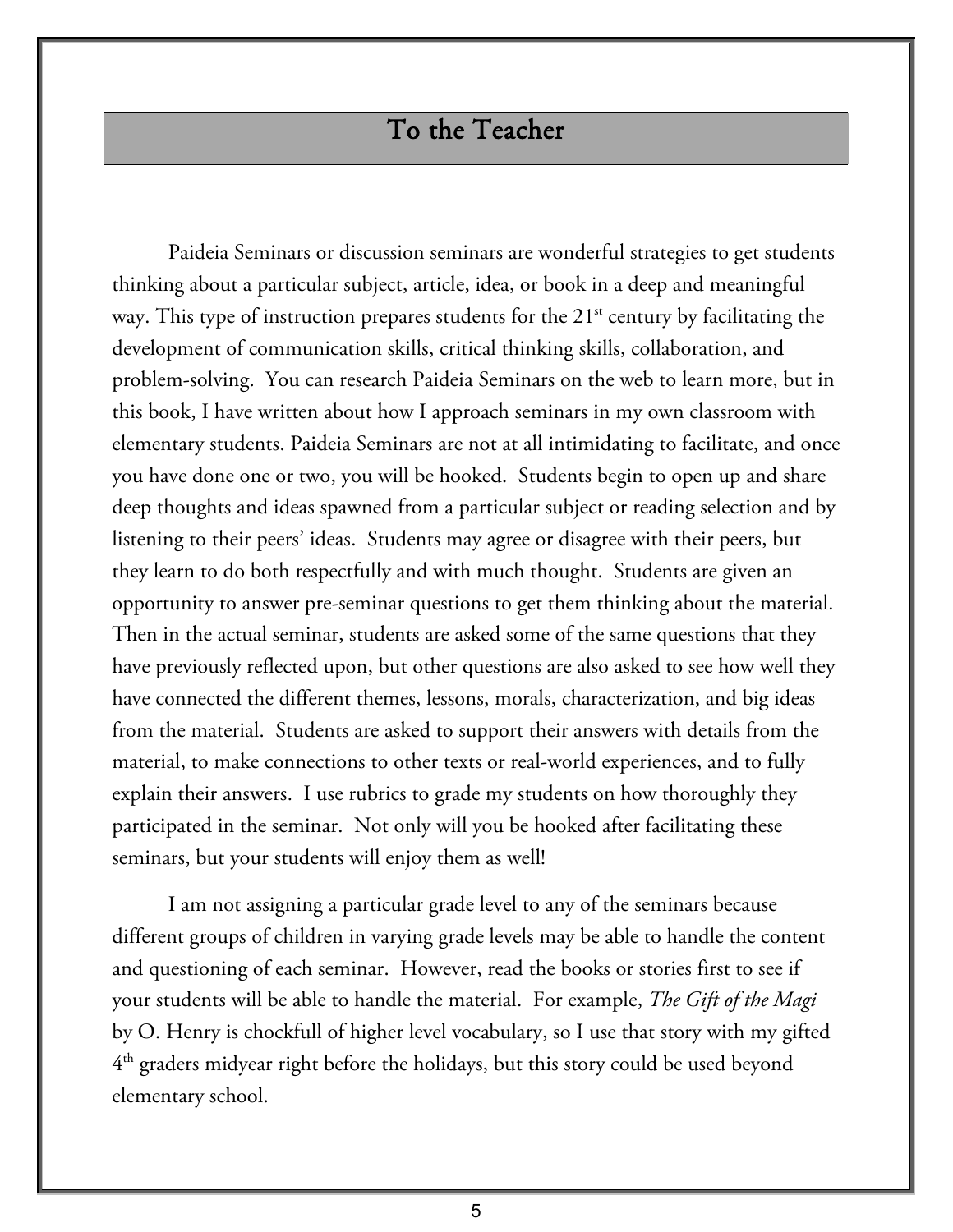## Common Core Standards Addressed in Grades 3-5

#### Grade 3:

[CCSS.ELA-Literacy.RL.3.1](http://www.corestandards.org/ELA-Literacy/RL/3/1/) Ask and answer questions to demonstrate understanding of a text, referring explicitly to the text as the basis for the answers.

[CCSS.ELA-Literacy.RL.3.2](http://www.corestandards.org/ELA-Literacy/RL/3/2/) Recount stories, including fables, folktales, and myths from diverse cultures; determine the central message, lesson, or moral and explain how it is conveyed through key details in the text.

[CCSS.ELA-Literacy.RL.3.3](http://www.corestandards.org/ELA-Literacy/RL/3/3/) Describe characters in a story (e.g., their traits, motivations, or feelings) and explain how their actions contribute to the sequence of events

[CCSS.ELA-Literacy.SL.3.1](http://www.corestandards.org/ELA-Literacy/SL/3/1/) Engage effectively in a range of collaborative discussions (one-on-one, in groups, and teacher-led) with diverse partners on *grade 3 topics and texts*, building on others' ideas and expressing their own clearly.

#### Grade 4:

[CCSS.ELA-Literacy.RL.4.1](http://www.corestandards.org/ELA-Literacy/RL/4/1/) Refer to details and examples in a text when explaining what the text says explicitly and when drawing inferences from the text.

[CCSS.ELA-Literacy.RL.4.2](http://www.corestandards.org/ELA-Literacy/RL/4/2/) Determine a theme of a story, drama, or poem from details in the text; summarize the text.

[CCSS.ELA-Literacy.RL.4.3](http://www.corestandards.org/ELA-Literacy/RL/4/3/) Describe in depth a character, setting, or event in a story or drama, drawing on specific details in the text (e.g., a character's thoughts, words, or actions).

[CCSS.ELA-Literacy.SL.4.1](http://www.corestandards.org/ELA-Literacy/SL/4/1/) Engage effectively in a range of collaborative discussions (one-on-one, in groups, and teacher-led) with diverse partners on *grade 4 topics and texts*, building on others' ideas and expressing their own clearly.

[CCSS.ELA-Literacy.SL.4.2](http://www.corestandards.org/ELA-Literacy/SL/4/2/) Paraphrase portions of a text read aloud or information presented in diverse media and formats, including visually, quantitatively, and orally.

[CCSS.ELA-Literacy.SL.4.3](http://www.corestandards.org/ELA-Literacy/SL/4/3/) Identify the reasons and evidence a speaker provides to support particular points.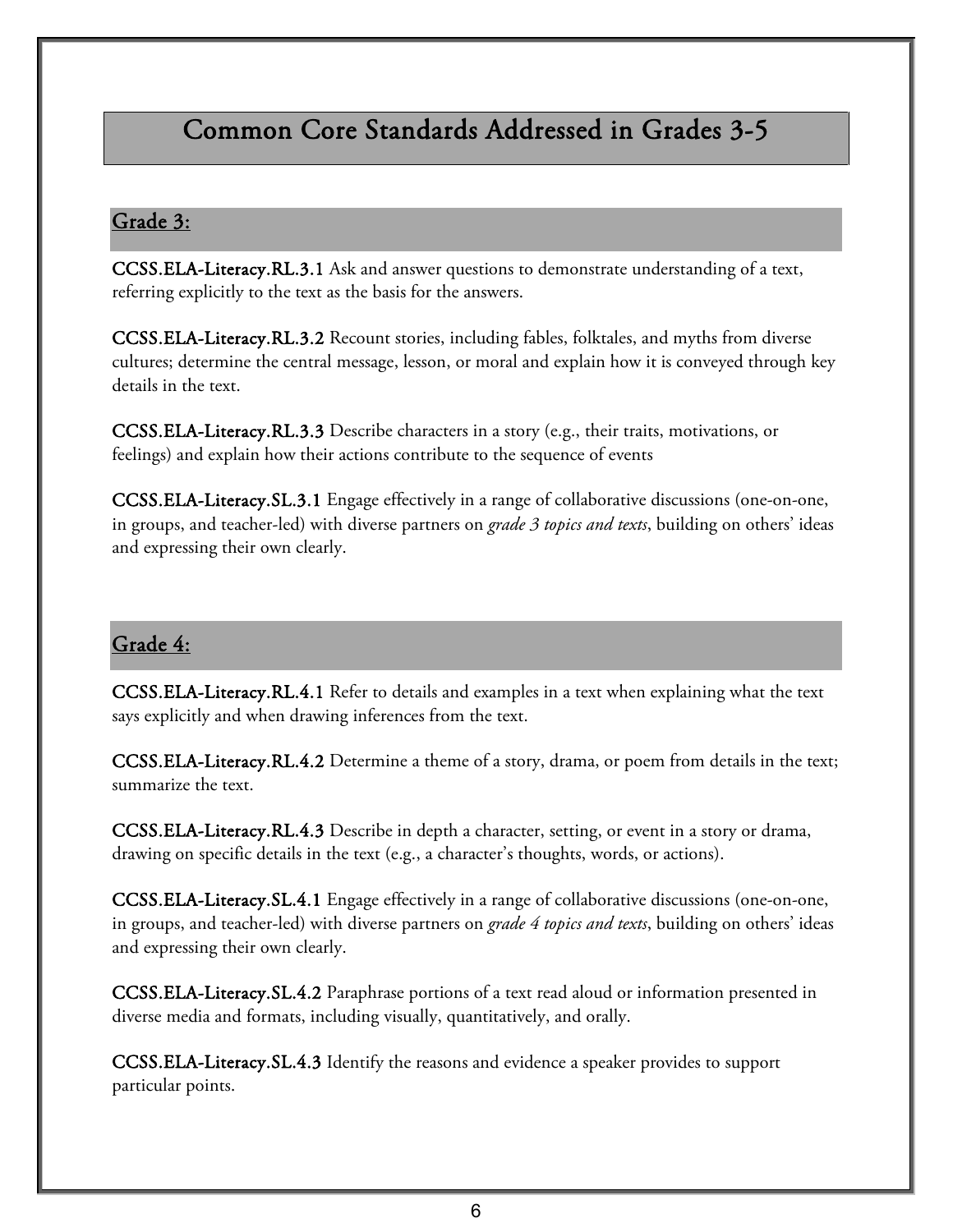### Grade 5:

[CCSS.ELA-Literacy.RL.5.1](http://www.corestandards.org/ELA-Literacy/RL/5/1/) Quote accurately from a text when explaining what the text says explicitly and when drawing inferences from the text.

[CCSS.ELA-Literacy.RL.5.2](http://www.corestandards.org/ELA-Literacy/RL/5/2/) Determine a theme of a story, drama, or poem from details in the text, including how characters in a story or drama respond to challenges or how the speaker in a poem reflects upon a topic; summarize the text.

[CCSS.ELA-Literacy.RL.5.3](http://www.corestandards.org/ELA-Literacy/RL/5/3/) Compare and contrast two or more characters, settings, or events in a story or drama, drawing on specific details in the text (e.g., how characters interact).

[CCSS.ELA-Literacy.SL.5.1](http://www.corestandards.org/ELA-Literacy/SL/5/1/) Engage effectively in a range of collaborative discussions (one-on-one, in groups, and teacher-led) with diverse partners on *grade 5 topics and texts*, building on others' ideas and expressing their own clearly.

[CCSS.ELA-Literacy.SL.5.3](http://www.corestandards.org/ELA-Literacy/SL/5/3/) Summarize the points a speaker makes and explain how each claim is supported by reasons and evidence.

[CCSS.ELA-Literacy.SL.5.4](http://www.corestandards.org/ELA-Literacy/SL/5/4/) Report on a topic or text or present an opinion, sequencing ideas logically and using appropriate facts and relevant, descriptive details to support main ideas or themes; speak clearly at an understandable pace.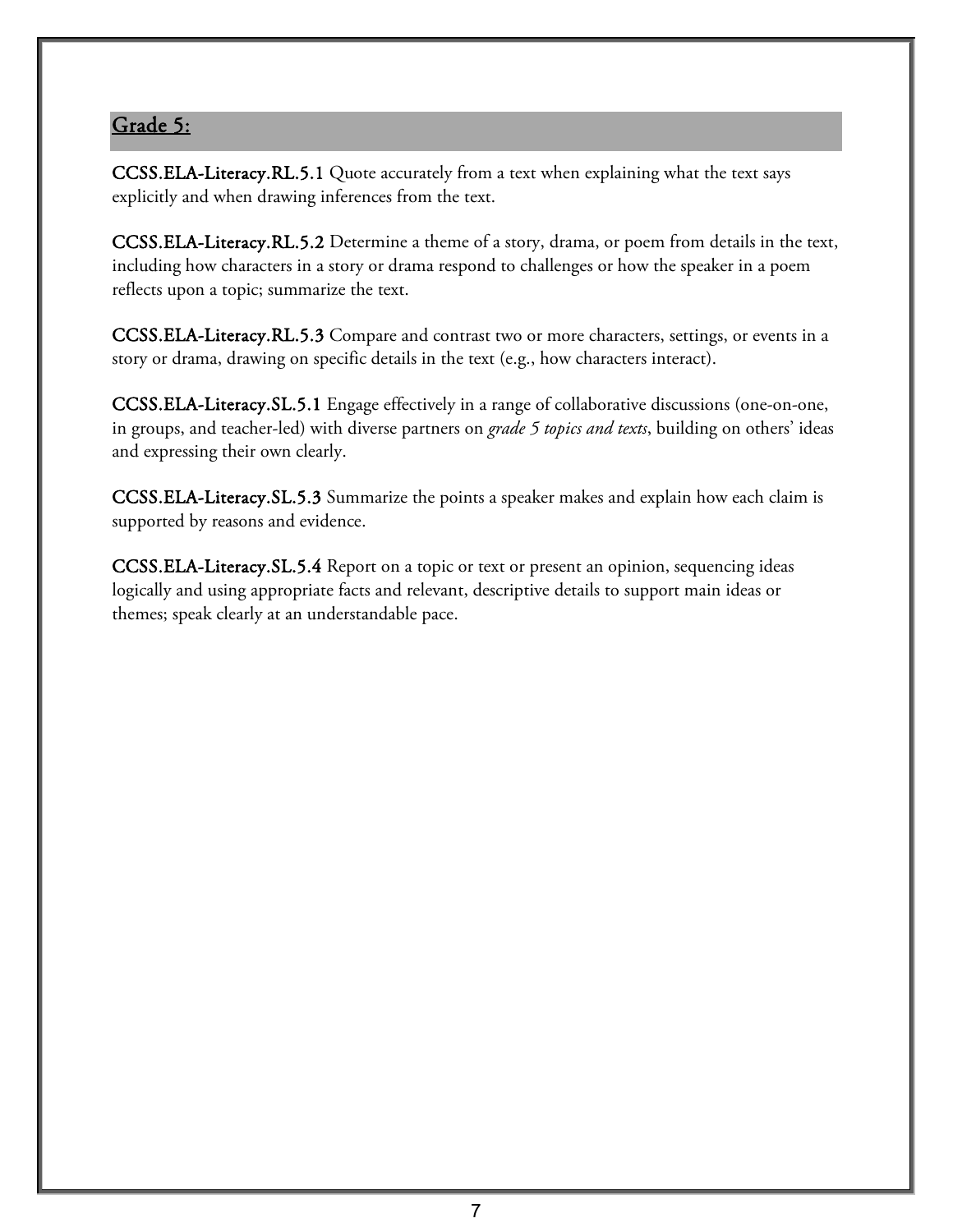## Conducting the Seminar

The way I conduct Paideia Seminars is I tell students that we are going to read a selection (book, article, story, etc.) and then we will participate in a Paideia Seminar. Of course, the first time I tell them this, they ask, "What is that?" I explain to them that it is a discussion seminar in which they will get to talk about the material we are reading with their classmates. I explain that they will need to know the material very well before we actually participate in the seminar because they must support their thoughts and opinions with valid details from the material. I tell them they may also use other text connections as well as real-world experience and research to support their answers. I explain that they will also have the opportunity to answer some preseminar questions to prepare their thoughts and opinions for the discussion seminar. I then explain to them that when we have the seminar that we will pull our chairs out from our desks/tables to form a huge oval so that all participants can see each other well. Students should use good eye contact and talk directly to other classmates using their names, so visibility of all students is a must. I explain to students that I am not the teacher during the seminar; I am only a facilitator who asks the questions that they will discuss with each other. Students are not answering my question to me; they use each question to spark a discussion with their classmates. They do not raise their hands, and I will not call on them to answer. It is their responsibility to answer the questions as they discuss with their peers. They must work out issues in discussions like whose turn it is to talk just as people do when they are in a group conversation. For example, if two students begin talking at once, one may nod for the other to go first. The whole group should take notice of that transaction, so that after the first person finishes talking the second person can talk before a "new" person begins giving their opinion. I explain all of this to students so they will understand when seminar day comes exactly how to participate. I also explain that I will be taking notes on how they respond. I tell them that any opinion is okay as long as it is well-supported and that I am looking for deep, novel, supported answers. I tell students they do not each have to respond to every question I ask, but that each student respond at least 3-4 times either in answering my question or responding to what another student has said.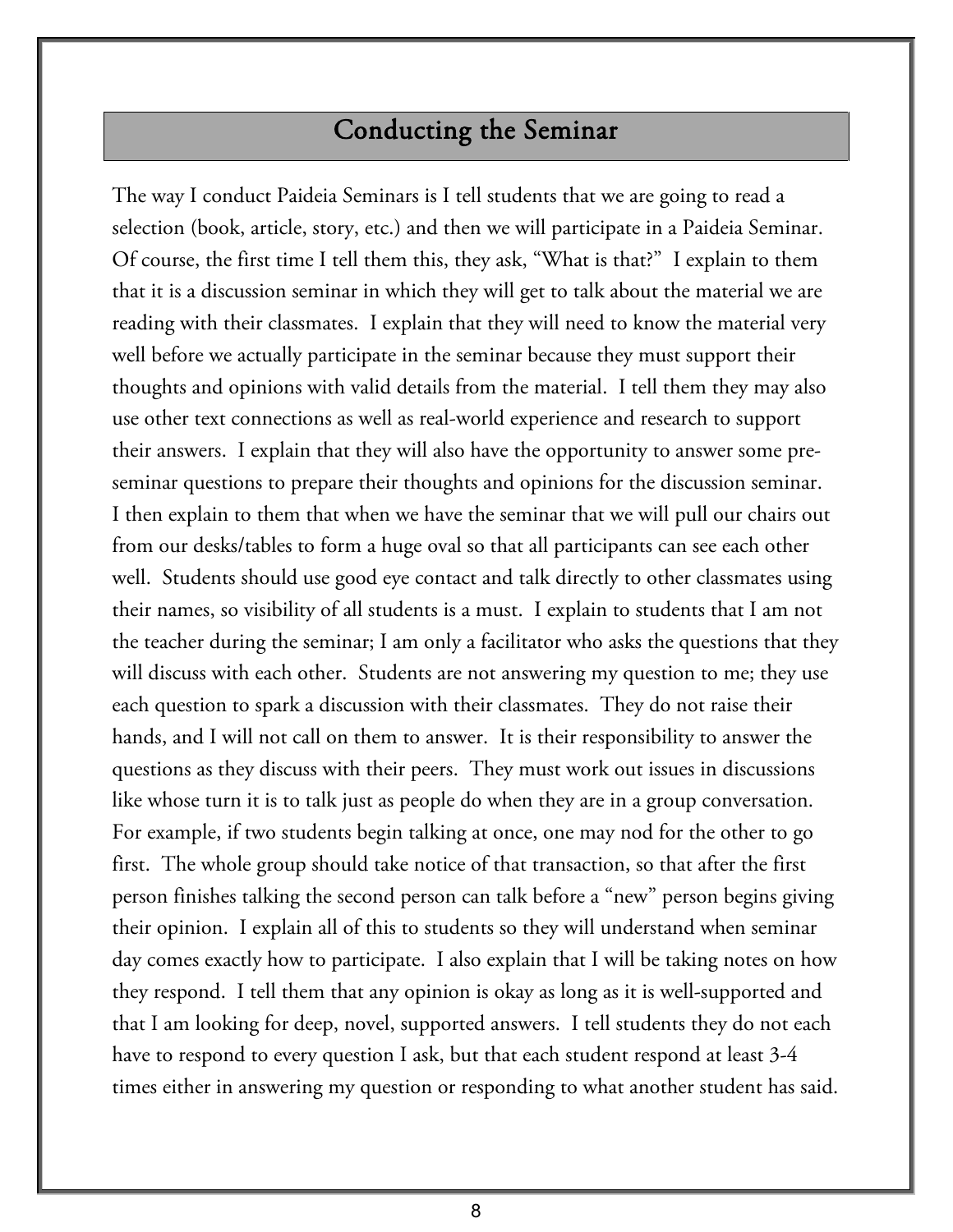### Steps for the Seminar

- 1. Tell students the selection you will be focusing on and that you are going to have a seminar. (The selection may be in any subject: literature, math, science, social studies.)
- 2. Either read the selection together or students may read independently.
- 3. Give students pre-seminar questions to answer independently.
- 4. Grade the pre-seminar questions, but do not give back to students until after the seminar.
- 5. Plan what day students will participate in the seminar and announce it to them.
- 6. On the day of the seminar remind students of seminar behaviors, rules, etc. (I have included Seminar expectations.)
- 7. Seat students in an oval. Ask the first question.
- 8. Allow students time to answer the question and keep it going as long as new ideas are being offered and supported. Then ask the next question and continue in the same way.
- 9. Take notes while students are talking. I like to make a chart with all of my students' names. I make a column for the students' names, a column where I can tally how many times they speak, and one larger column where I can write specific things they said or whether it was a "disagree" opinion and/or if it had lots of details and support, etc. I have included a chart for your use. I tally responses in the categories and write notes or quotes to help me remember the responses, especially the unique answers. I only have 3 students on each page so I have plenty of room to record.
- 10.At the end, thank students for their participation.
- 11.The following day I talk to my students about the seminar: what went well, what didn't work, and what I would like to see the next time we participate in a seminar. I give back their pre-seminar questions and their rubric for the seminar. I allow students to ask me individually about their rubric score or the pre-seminar questions, so they may understand further what I am looking for.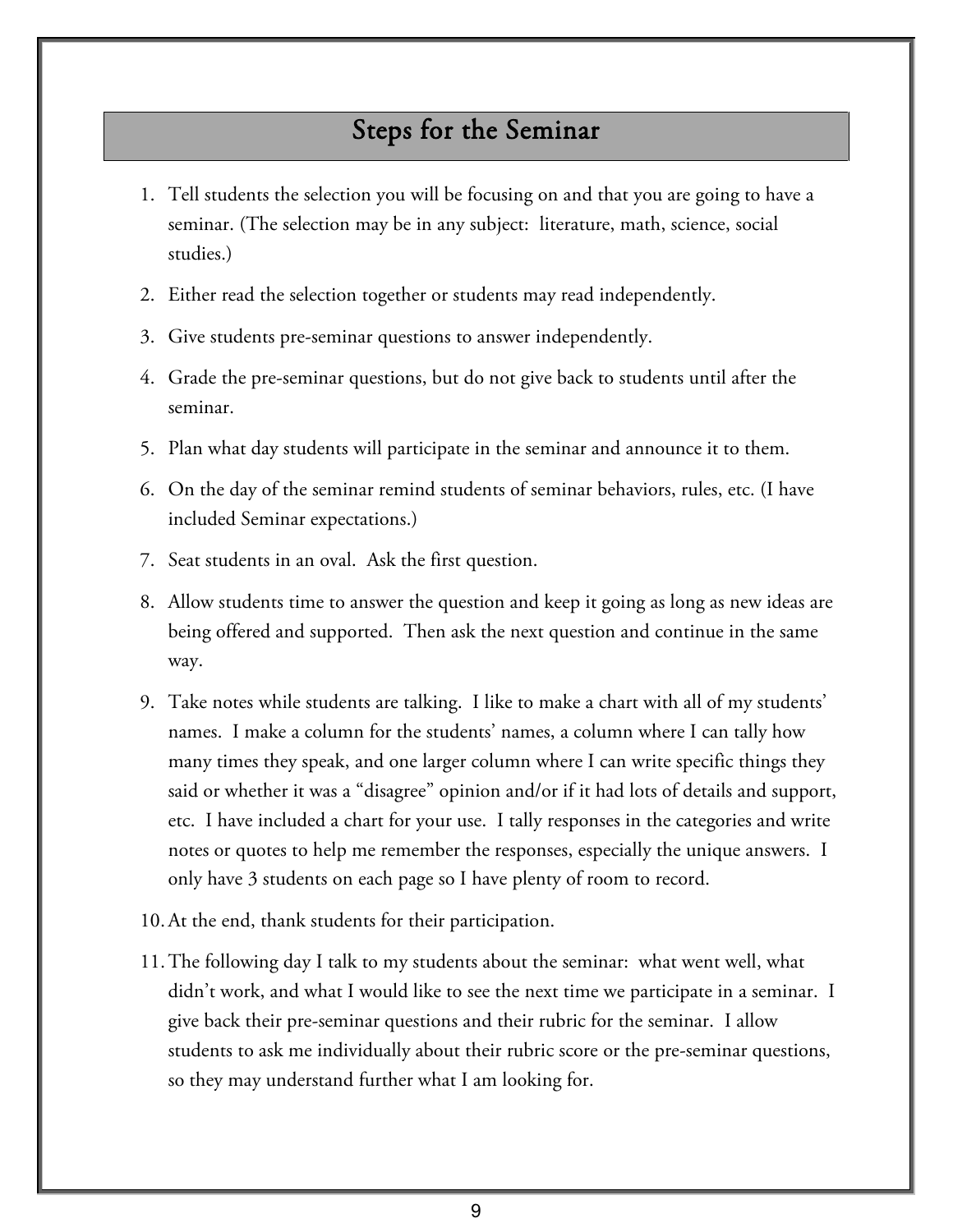# Pre-Seminar Questions for Pinduli

By Janell Cannon

1. What prompted each animal to criticize another?

2. How do you feel about the idea that someone being mean to you could prompt you to be mean to someone else? Explain.

3. What do you think would have happened if the first animal that criticized another had not done so but instead said something kind?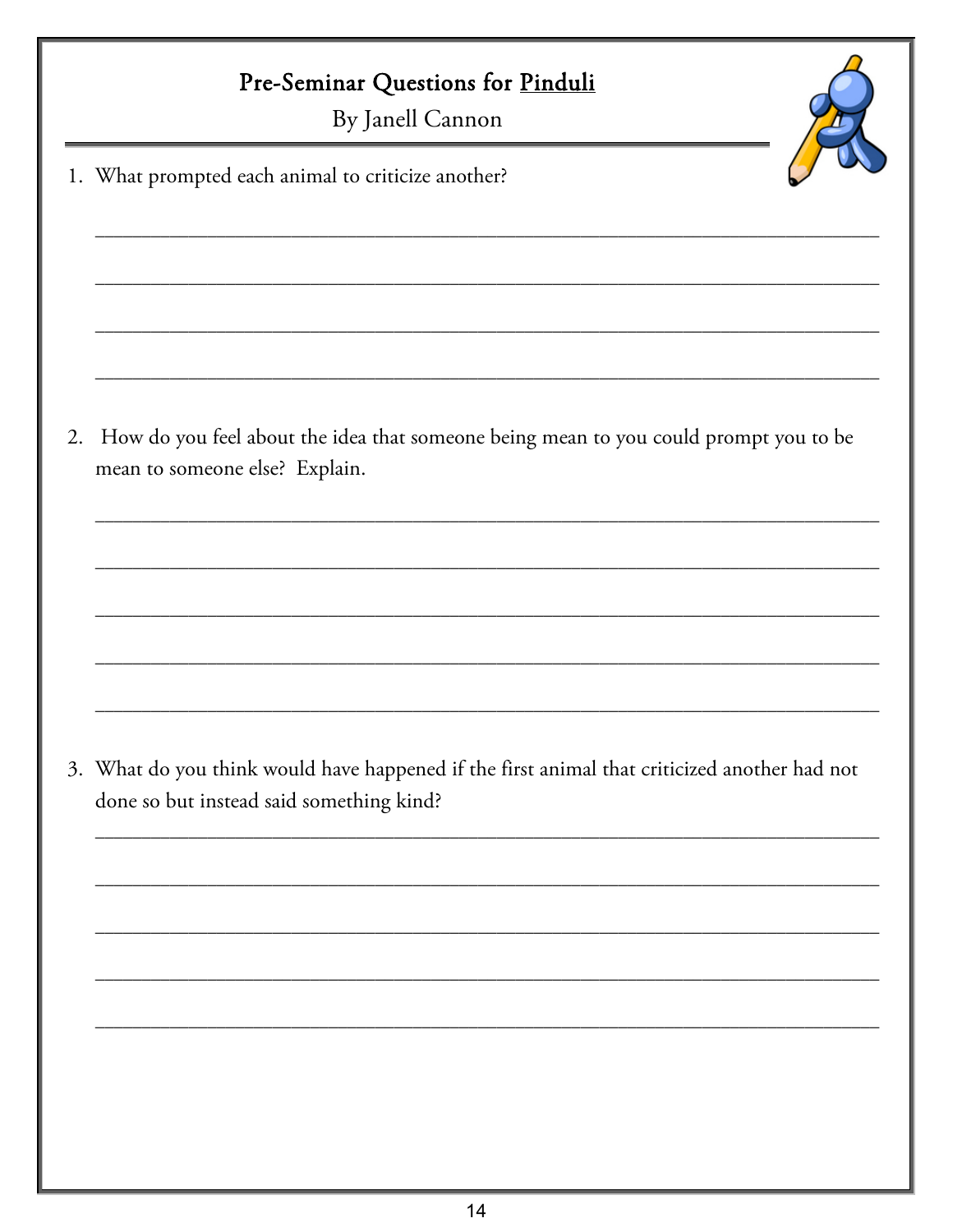| 4. How could this story have meaning in your own life? How could it apply to you? |
|-----------------------------------------------------------------------------------|
|                                                                                   |
|                                                                                   |
|                                                                                   |
|                                                                                   |
|                                                                                   |
|                                                                                   |
|                                                                                   |
|                                                                                   |
|                                                                                   |
|                                                                                   |
|                                                                                   |
|                                                                                   |
|                                                                                   |
|                                                                                   |
|                                                                                   |
|                                                                                   |